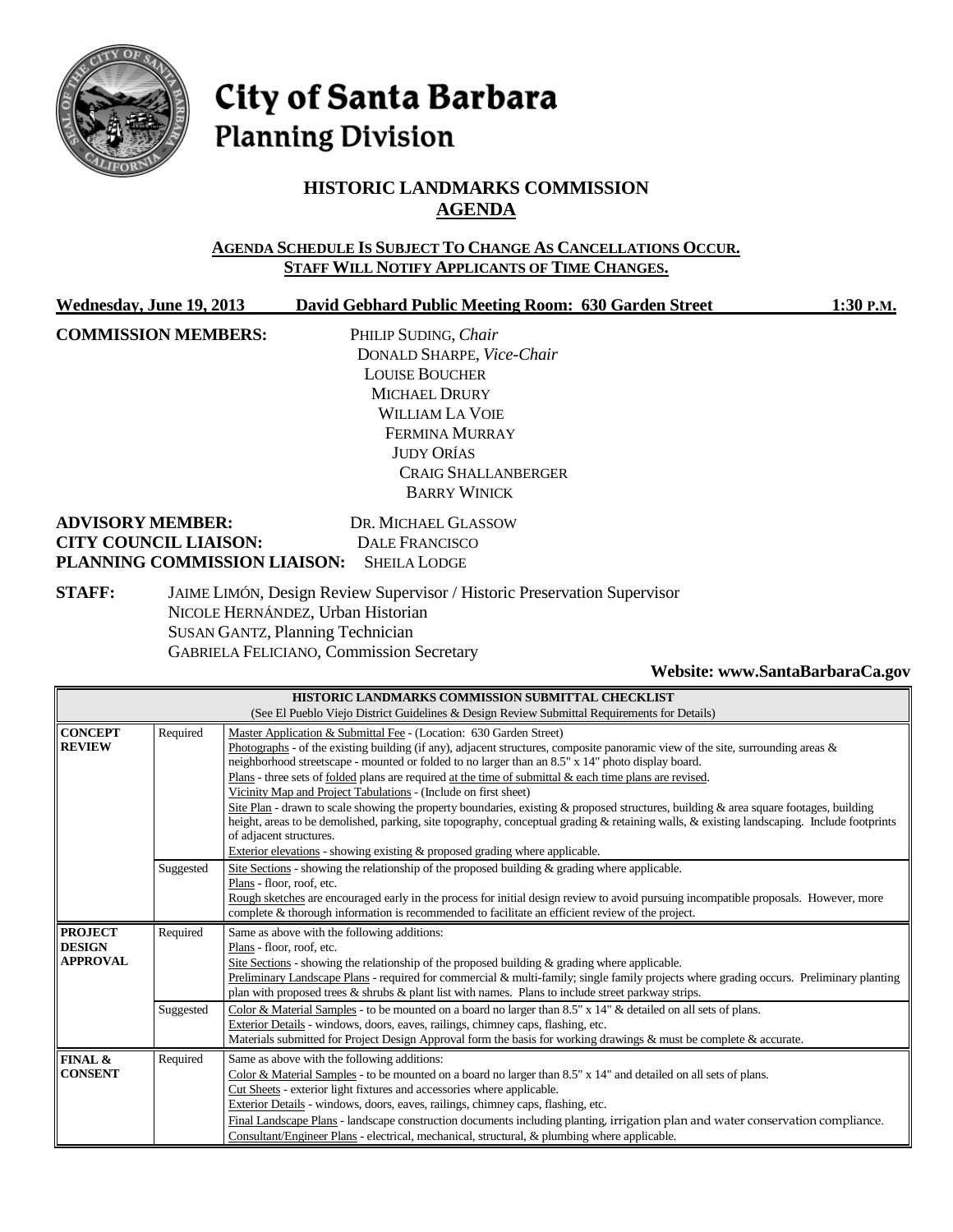**AGENDAS, MINUTES, REPORTS, PLANS & PUBLIC RECORD WRITINGS.** Copies of all documents relating to agenda items are available for review at 630 Garden Street and agendas and minutes are posted online at [www.SantaBarbaraCA.gov/HLC](http://www.santabarbaraca.gov/HLC). If you have any questions or wish to review the plans, please contact Susan Gantz, Historic Landmarks Commission (HLC) Planning Technician, at (805) 564-5470, ext. 3311, or by email at [SGantz@SantaBarbaraCA.gov](mailto:SGantz@SantaBarbaraCA.gov). Office hours are 8:30 a. to 4:30 p.m., Monday through Thursday, and every other Friday. Please check our website under *City [Calendar](http://www.santabarbaraca.gov/calendar)* to verify closure dates. **Materials related to an item on this agenda submitted to the HLC after distribution of the agenda packet are available for public inspection in the Community Development Department located at 630 Garden Street, during normal business hours.** Writings that are a public record under Government Code § 54957.5(a) and that relate to an agenda item for an open session of a regular meeting of the HLC and that are distributed to a majority of all of the members of the HLC during the meeting are available for public inspection by the door at the back of the David Gebhard Public Meeting Room, 630 Garden Street, Santa Barbara, CA.

**PUBLIC COMMENT.** The public has the opportunity to comment on any item on today's agenda. The Chair will announce when public testimony can be given for each item on the agenda. Speaker slips are available by the door and should be filled in and handed to the HLC Secretary (adjacent to the window) before the agenda item begins. Please indicate which item you would like to address on the speaker slip and, in your testimony, which portion of the project you will be addressing in your comments. Each speaker is allocated two minutes for public comment due to time constraints. Written public comment letters and emails received prior to the meeting are typically distributed to the HLC at their meeting.

**STATE POLITICAL REFORM ACT SOLE PROPRIETOR ADVISORY.** State law, in certain circumstances, allows an architect, engineer or a person in a related profession who is a "sole practitioner" to make informational presentation of drawings or submissions of an architectural, engineering, or similar nature to the same Board on which they are seated, if the practitioner does not advocate for the project. Full details regarding this exception are posted in the back of the David Gebhard Public Meeting Room and available at the Community Development Department located at 630 Garden Street, Santa Barbara, CA.

#### **PLEASE BE ADVISED**

The following advisories are generally also contained in the City's Historic Landmarks Commission General Design Guidelines and Meeting Procedures (HLC Guidelines). The specific HLC Guideline number related to each advisory is listed in parenthesis after each advisory. Applicants are encouraged to review the full version of the HLC Guidelines.

- The approximate time the project will be reviewed is listed to the left of each item. **It is suggested that applicants arrive 15 minutes early.** The agenda schedule is subject to change as cancellations occur. Staff will notify applicants of time changes. (3.2.2)
- The applicant's presence is required. If an applicant is not present, the item will be postponed indefinitely. If an applicant cancels or postpones an item without providing advance notice, the item will be postponed indefinitely and will not be placed on the following HLC agenda. In order to reschedule the item for review, a rescheduling fee will be paid and the applicant must fill out and file a Supplemental Application Form at 630 Garden Street (Community Development Department) in addition to submitting appropriate plans. (3.2.4)
- Substitution of plans is not allowed. If revised plans differing from the submittal sets are brought to the meeting, motions for Project Design Approval or Final Approval will be contingent upon staff review for code compliance. (3.2.4)
- Concept review comments are generally valid for one year. Per SMBC 22.22.180, a project design approval is valid for three years from the date of the approval unless a time extension has been granted or a building permit has been issued. Projects with a valid land use approval will also automatically extend the project design approval expiration date. (3.2.9) An HLC approval does not constitute a Zoning clearance or a Building and Safety Permit.
- All approvals made by the HLC are based on compliance with Municipal Code Chapter 22.22 and with adopted HLC guidelines. Decisions of the HLC may be appealed to the City Council. For further information on appeals, contact the Planning Division Staff or the City Clerk's office. Appeals must be in writing and must be filed with the City Clerk at City Hall, 735 Anacapa Street, within ten (10) calendar days of the meeting and which the Board took action or rendered its decision. (3.2.9)
- **AMERICANS WITH DISABILITIES ACT:** In compliance with the Americans with Disabilities Act, if you need special assistance to gain access to, comment at, or participate in this meeting, please contact the Planning Division at (805) 564-5470, ext. 3310. If possible, notification at least 48 hours prior to the meeting will enable the City to make reasonable arrangements in most cases.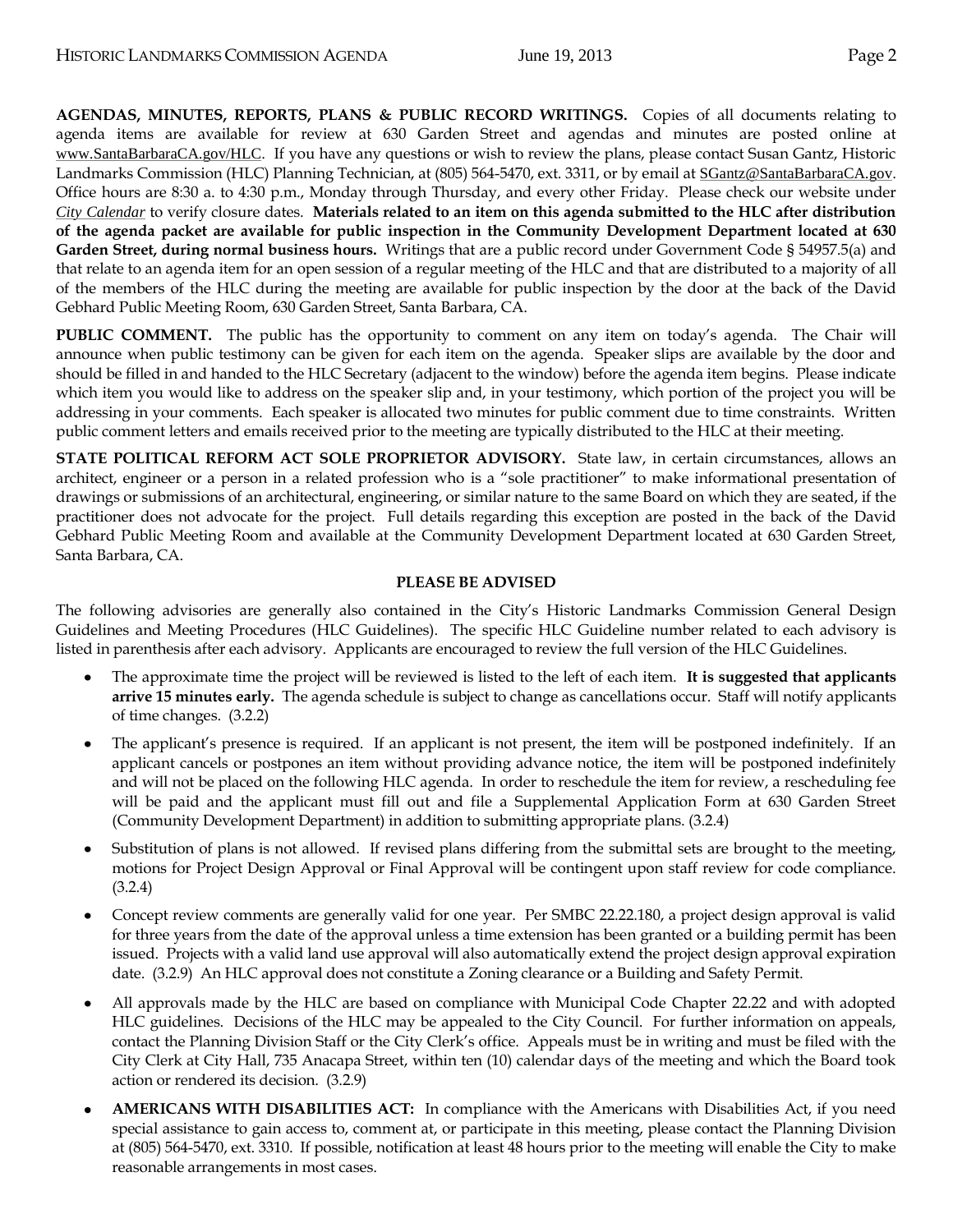#### **LICENSING ADVISORY:**

The Business and Professions Code of the State of California and the Municipal Code of the City of Santa Barbara restrict preparation of plans for certain project types to licensed professionals. See HLC Guidelines 2.12 and 3.1.2C for specific information.

## **NOTICE:**

- A. On Friday, June 14, 2013, at 4:00 P.M., this Agenda was duly posted on the indoor and outdoor bulletin boards at the Community Development Department, 630 Garden Street, and online at [www.SantaBarbaraCa.gov/hlc](http://www.santabarbaraca.gov/hlc) .
- B. This regular meeting of the Historic Landmarks Commission will be broadcast live on TV Channel 18, or on your computer, via [www.SantaBarbaraCa.gov/Government/Video](http://www.santabarbaraca.gov/Government/Video). Meeting rebroadcast schedule can be found at [www.CityTV18.com/schedule.htm.](http://www.citytv18.com/schedule.htm) An archived video copy of this meeting will be viewable on computers with high speed internet access by going to [www.SantaBarbaraCa.gov/HLC](http://www.santabarbaraca.gov/HLC) and then clicking *Meeting Videos*.

### **GENERAL BUSINESS:**

A. Public Comment:

Any member of the public may address the Historic Landmarks Commission for up to two minutes on any subject within their jurisdiction that is not scheduled on this agenda for a public discussion. The total time for this item is ten minutes. (Public comment for items scheduled on today's agenda will be taken at the time the item is heard.)

- B. Approval of the minutes of the Historic Landmarks Commission meeting of June 5, 2013.
- C. Consent Calendar.
- D. Announcements, requests by applicants for continuances and withdrawals, future agenda items, and appeals.
- E. Subcommittee Reports.

#### **MISCELLANEOUS ACTION ITEM**

#### **1. LOWER RIVIERA** NA Zone

**(1:45)** Assessor's Parcel Number: 099-ORD-0ZO Application Number: MST2013-00175 Staff: Nicole Hernández, City Urban Historian (Proposal to update Potential List of Historic Resources and identify various Historic Districts.)

**(Presentation and acceptance of Lower Riviera Context Study and Phase I results for "Area One" of the Lower Riviera Historic Resource Survey completed by Post/Hazeltine Associates. Other area survey results to follow)**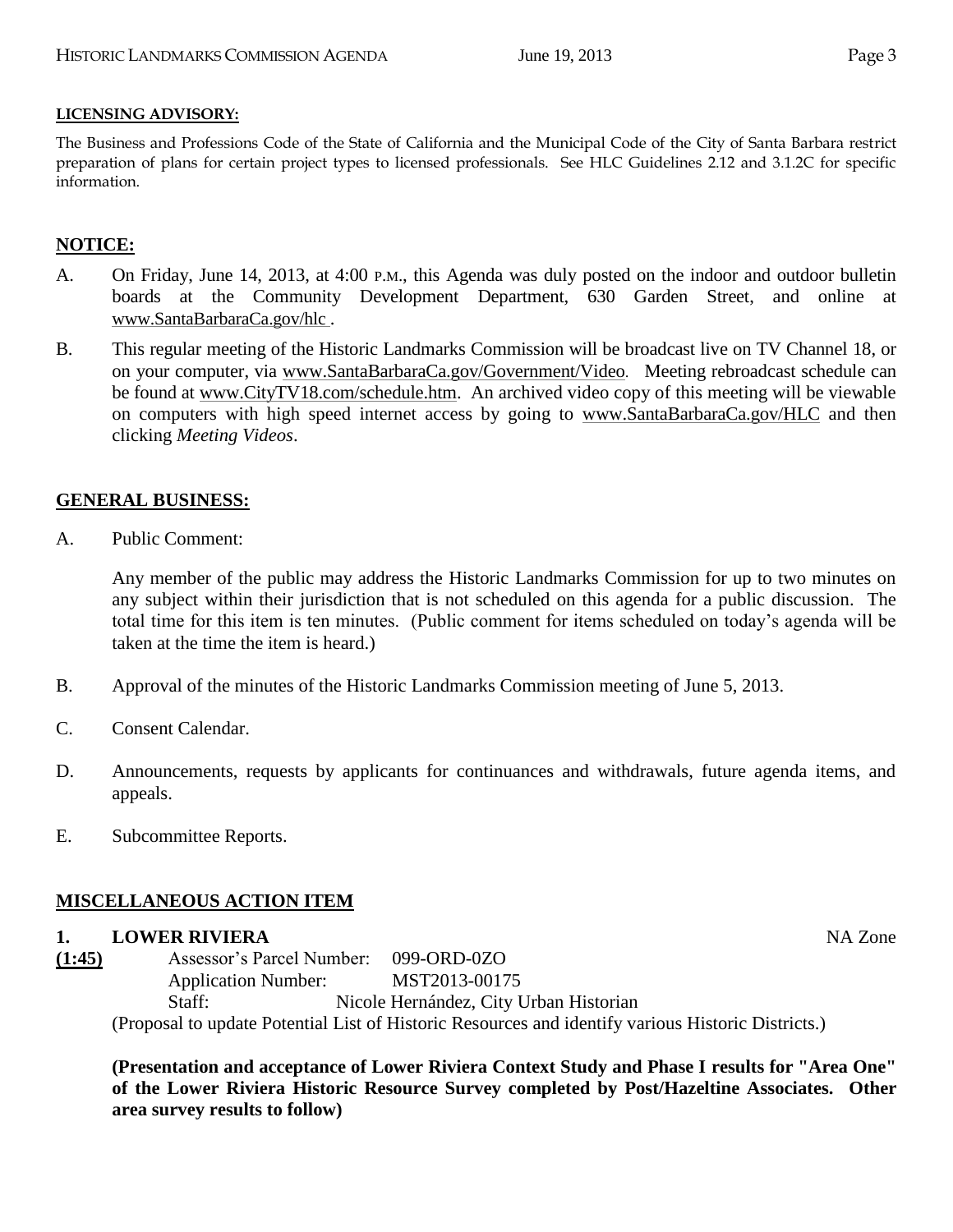# **MISCELLANEOUS ACTION ITEM**

## **2. LOWER RIVIERA** NA Zone

| (2:00) |                            | Assessor's Parcel Number: 099-ORD-0ZO                                          |
|--------|----------------------------|--------------------------------------------------------------------------------|
|        | <b>Application Number:</b> | MST2013-00175                                                                  |
|        | Owner:                     | City of Santa Barbara                                                          |
|        |                            | (Deepesel to undete Detential Liet of Historic Deservace and identify vertices |

(Proposal to update Potential List of Historic Resources and identify various Historic Districts.)

**(Recommended actions: 1) Consider and accept proposed Bungalow Haven Historic District and Boundaries; and 2) Consider properties identified as contributing structures within the proposed Bungalow Haven historic district to be added to the City's List of Potential Historic Resources.**

# **ARCHAEOLOGY REPORT**

# **3. 1936 STATE ST** C-2 Zone

| Assessor's Parcel Number:  | 025-372-001           |
|----------------------------|-----------------------|
| <b>Application Number:</b> | MST2011-00167         |
| Owner:                     | Mobil Oil Corporation |
| Agent:                     | Lucy Dinneen          |
| Applicant:                 | Cadence Development   |
| Architect:                 | Kirk Gradin           |
|                            |                       |

(Proposal to construct a new 3,500 square foot, approximate 21 foot tall, one-story, non-residential building on a 22,466 square foot lot. The entry tower portion of the building is proposed at 32 feet. A new parking lot behind the building will provide 18 parking spaces, one space more than required. Grading outside of the building footprint will be balanced on site at 120 cubic yards. Development Plan Approval findings are required by the Historic Landmarks Commission to allow the development of 2,449 square feet of new non-residential floor area. The site has retained an 851 square foot demolition credit.)

**(Review of Phase I Archaeological Resources Report prepared by David Stone of Stone Archaeological Consulting.)**

## **HISTORIC STRUCTURES REPORT**

## **4. 1807 SANTA BARBARA ST** E-1 Zone

| (2:20) | Assessor's Parcel Number:  |           | 027-041-008                         |
|--------|----------------------------|-----------|-------------------------------------|
|        | <b>Application Number:</b> |           | MST2013-00109                       |
|        | Owner:                     |           | <b>Robert Brace Residence Trust</b> |
|        | Applicant:                 | DesignARC |                                     |

(Proposal for some minor window and door alterations and exterior hardscape and landscape improvements including a new swimming pool, 2,000 square feet of stone decks, half-bathroom, spa, trellis, fire pit, barbeque, pizza oven, and landscaping. There will be 120 cubic yards of grading excavation and 230 cubic yards of fill.)

**(Review of revised Historic Structures/Sites Report prepared by Alexandra C. Cole, Preservation Planning Associates. The report found that, because of its alterations, the house is not considered significant. However, the low sandstone wall surrounding the property and the mature oak tree in the front yard are considered significant as elements dating to the A.S.A. White Victorian house constructed in 1884 and demolished in 1926.)**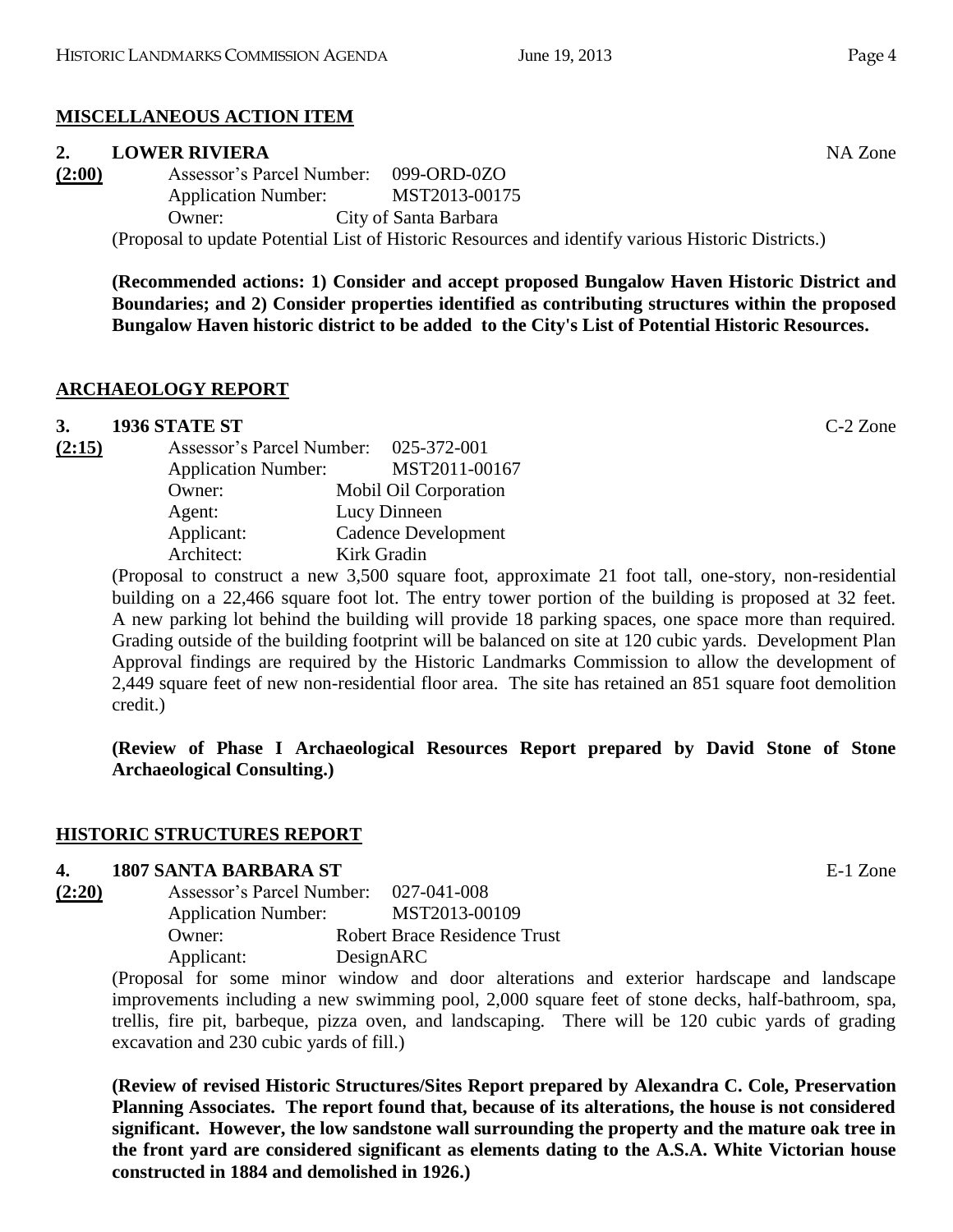#### **CONCEPT REVIEW - CONTINUED**

#### **5. 1330 CHAPALA ST** C-2 Zone

**(2:30)** Assessor's Parcel Number: 039-131-001 Application Number: MST2013-00169 Owner: Metropolit Theatres Corporation Architect: Peikert Group Architects, LLP

> (This is a revised project. Proposal for a new, three-story, 38'-6" tall mixed-use development on a 91,000 square foot parcel located at the corner of W. Sola and Chapala Streets. The project will comprise 32 residential apartments and four commercial units (1,708 net square feet). The 36 units will total 31,140 square feet, and a 550 square foot exercise room is also proposed. The partially belowgrade 13,800 square foot parking garage will contain 40 spaces, and a surface lot will contain 50 spaces, with 36 spaces allocated to the units and 54 spaces allocated to the Arlington Theatre. Also proposed is the removal of seven mature trees including four grevillea, two pittosporum, and one ficus, with 15 mature palm trees to be preserved and re-planted. Grading excavation will total 3,400 cubic yards. A detached trash enclosure for the theater is proposed to replace an existing trash enclosure and will be constructed near the northwest corner of the Arlington Theatre. This parcel is within the 10% Parking Zone of Benefit and contains a *designated Structure of Merit: "Arlington Hotel Garden Arch."*)

> **(Second Concept Review. Comments only; project requires Environmental Assessment, Development Plan Approval, and Historic Resource Findings. Project was last reviewed on May 22, 2013.)**

#### **CONCEPT REVIEW - CONTINUED**

#### **6. 1000 STATE ST** C-2 Zone

| (3:15) | Assessor's Parcel Number: 039-282-014 |                                                                                                            |
|--------|---------------------------------------|------------------------------------------------------------------------------------------------------------|
|        | <b>Application Number:</b>            | MST2013-00173                                                                                              |
|        | Owner:                                | Quincy/1000 Associates, LP                                                                                 |
|        | Architect:                            | <b>Edwards Pitman Architects</b>                                                                           |
|        | <b>Business Name:</b>                 | <b>Bank of Montecito</b>                                                                                   |
|        |                                       | (Proposal to install a new automated teller machine at the State Street elevation. This building is on the |
|        |                                       | City's List of Potential Historic Resources: "Bank of Montecito.")                                         |

#### **(Second Concept Review. Project was last reviewed on May 22, 2013.)**

#### **PROJECT DESIGN REVIEW**

#### **7. 9 W FIGUEROA/1000 CHAPALA** C-2 Zone

**(3:30)** Assessor's Parcel Number: 039-281-041 Application Number: MST2012-00330 Owner: City of Santa Barbara Applicant: Public Works - Streets Division

> (Proposal to install a 200 square foot prefabricated bikestation module in City Parking Lot #3 near the current MTD bus station. This project is being funded by a Measure A grant.)

#### **(Project Design Approval is requested. Project was last reviewed on April 24, 2013. Action may be taken if sufficient information is provided.)**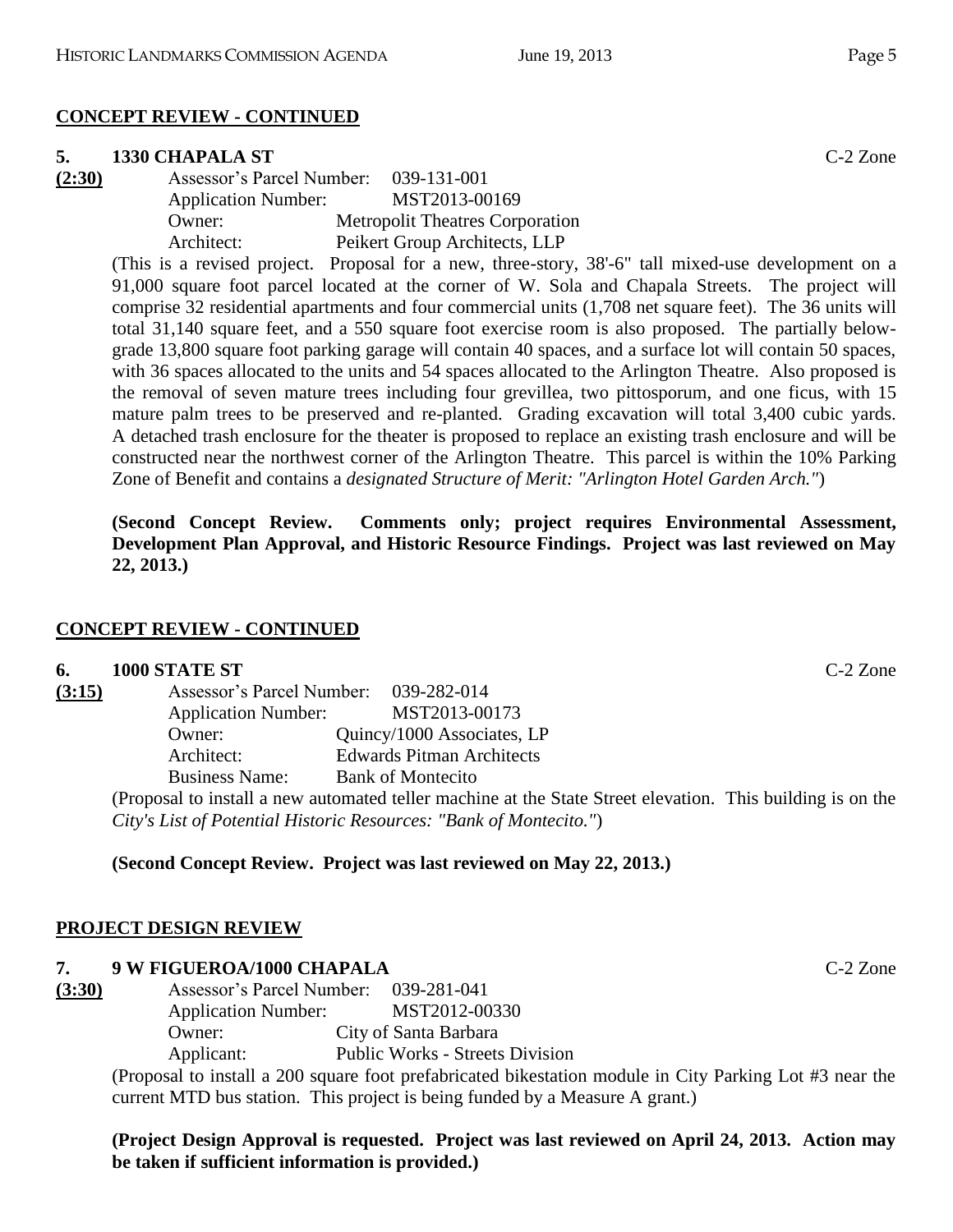# **HISTORIC STRUCTURES REPORT**

## **8. 1528 CLIFF DR** E-3 Zone

| (4:00) | Assessor's Parcel Number: 035-170-005 |                                                                    |
|--------|---------------------------------------|--------------------------------------------------------------------|
|        | <b>Application Number:</b>            | MST2013-00063                                                      |
|        | Owner:                                | Silvia Ronchietto                                                  |
|        | Applicant:                            | <b>Wallace Ronchietto</b>                                          |
|        | Architect:                            | Lawrence Thompson Architects, Inc.                                 |
|        |                                       | (Droposal to construct a 502 square feet detached two car garage w |

(Proposal to construct a 503 square foot detached two-car garage which includes a 24 square foot second floor master bathroom addition for an existing, 3,272 square foot, two-story single-family residence. The primary facade of the garage would face La Vista Del Océano Drive. Also proposed are alterations to existing windows on the south and west elevations, a pergola from the Cliff Drive frontage to an existing entry door, and brick-paved patios at the south elevation. Total development on site would be 3,775 square feet, which is .298, or 93% of the maximum floor-to-lot-area ratio. Staff Hearing Officer review of a zoning modification is requested for the garage location.)

**(Review of Historic Structures/Sites Report prepared by Post/Hazeltine Associates. The report determined that the residence is eligible for Structure of Merit status.)**

# **MISCELLANEOUS ACTION ITEM**

## **9. 1528 CLIFF DR** E-3 Zone

| (4:15) |                            | Assessor's Parcel Number: 035-170-005 |
|--------|----------------------------|---------------------------------------|
|        | <b>Application Number:</b> | MST2013-00063                         |
|        | Owner:                     | Silvia Ronchietto                     |
|        | Applicant:                 | Wallace Ronchietto                    |
|        | Architect:                 | Lawrence Thompson Architects, Inc.    |
|        |                            |                                       |

(Proposal to construct a 503 square foot detached two-car garage which includes a 24 square foot second floor master bathroom addition for an existing, 3,272 square foot, two-story single-family residence. The primary facade of the garage would face La Vista Del Océano Drive. Also proposed are alterations to existing windows on the south and west elevations, a pergola from the Cliff Drive frontage to an existing entry door, and brick-paved patios at the south elevation. Total development on site would be 3,775 square feet, which is .298, or 93% of the maximum floor-to-lot-area ratio. Staff Hearing Officer review of a zoning modification is requested for the garage location.)

## **(Request by Staff to add the building at 1528 Cliff Drive to the City of Santa Barbara Potential Historic Resources List.)**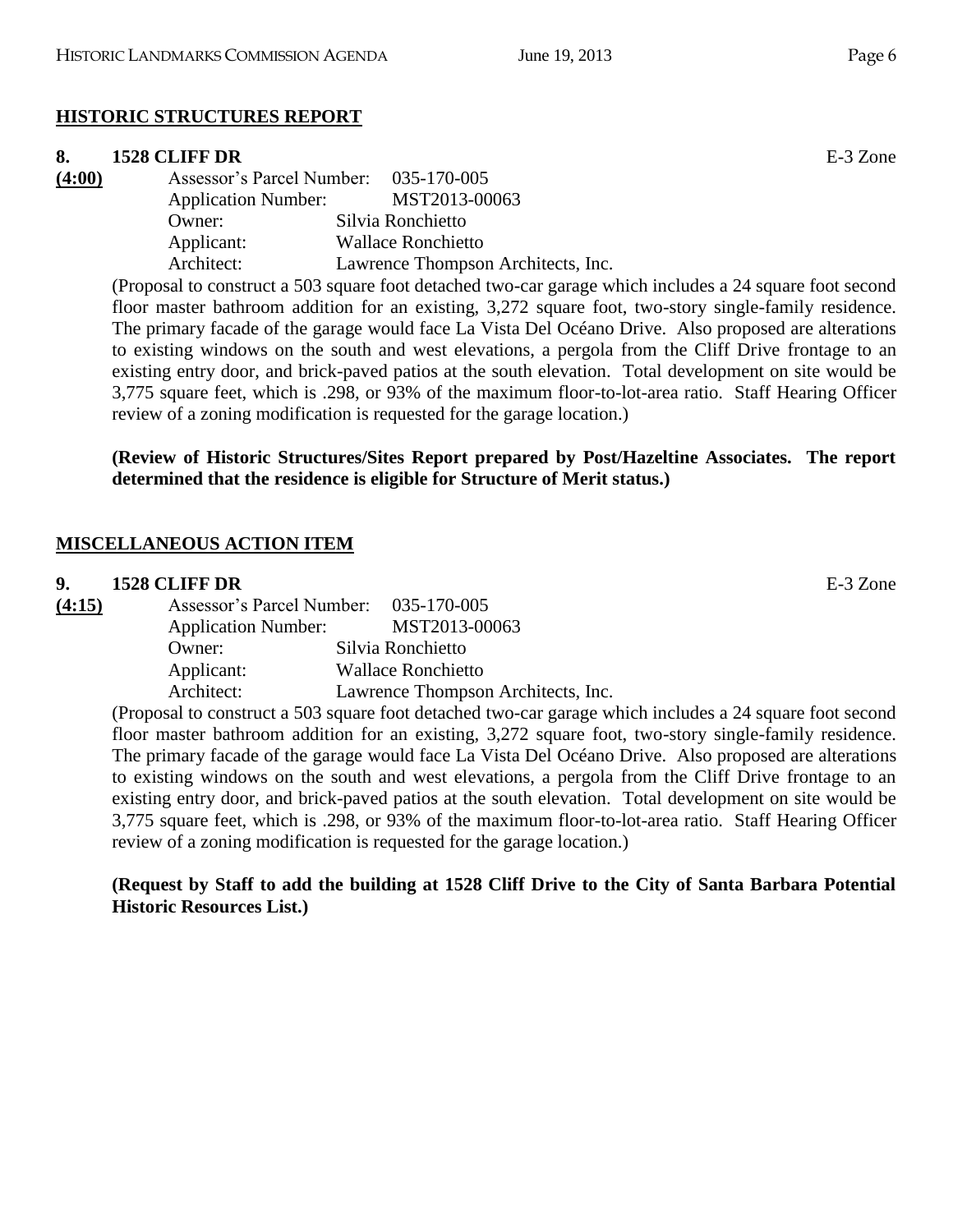# **CONCEPT REVIEW - NEW ITEM: PUBLIC HEARING**

## **10. 1528 CLIFF DR** E-3 Zone

**(4:20)** Assessor's Parcel Number: 035-170-005 Application Number: MST2013-00063 Owner: Silvia Ronchietto Applicant: Wallace Ronchietto Architect: Lawrence Thompson Architects, Inc.

(Proposal to construct a 503 square foot detached two-car garage which includes a 24 square foot second floor master bathroom addition for an existing, 3,272 square foot, two-story single-family residence. The primary facade of the garage would face La Vista Del Océano Drive. Also proposed are alterations to existing windows on the south and west elevations, a pergola from the Cliff Drive frontage to an existing entry door, and brick-paved patios at the south elevation. Total development on site would be 3,775 square feet, which is .298, or 93% of the maximum floor-to-lot-area ratio. Staff Hearing Officer review of a zoning modification is requested for the garage location.)

## **(Comments only; requires Environmental Assessment and Staff Hearing Officer review, and Neighborhood Preservation Ordinance Findings.)**

# **PROJECT DESIGN REVIEW**

| 11.    | 1601 STATE ST                         | $C-2/R-4$ Zone                                                                                           |
|--------|---------------------------------------|----------------------------------------------------------------------------------------------------------|
| (4:45) | Assessor's Parcel Number: 027-181-008 |                                                                                                          |
|        | <b>Application Number:</b>            | MST2013-00172                                                                                            |
|        | Owner:                                | 1601 State Street Hotel Investors LP                                                                     |
|        | Architect:                            | Cearnal Andrulaitis, LLP                                                                                 |
|        | <b>Business Name:</b>                 | El Prado Inn                                                                                             |
|        |                                       | (Proposal to change the exterior building color and replace the existing front and rear lobby doors with |
|        | new frameless glass storefront.)      |                                                                                                          |

## **(Project Design Approval and Final Approval of the project is requested.)**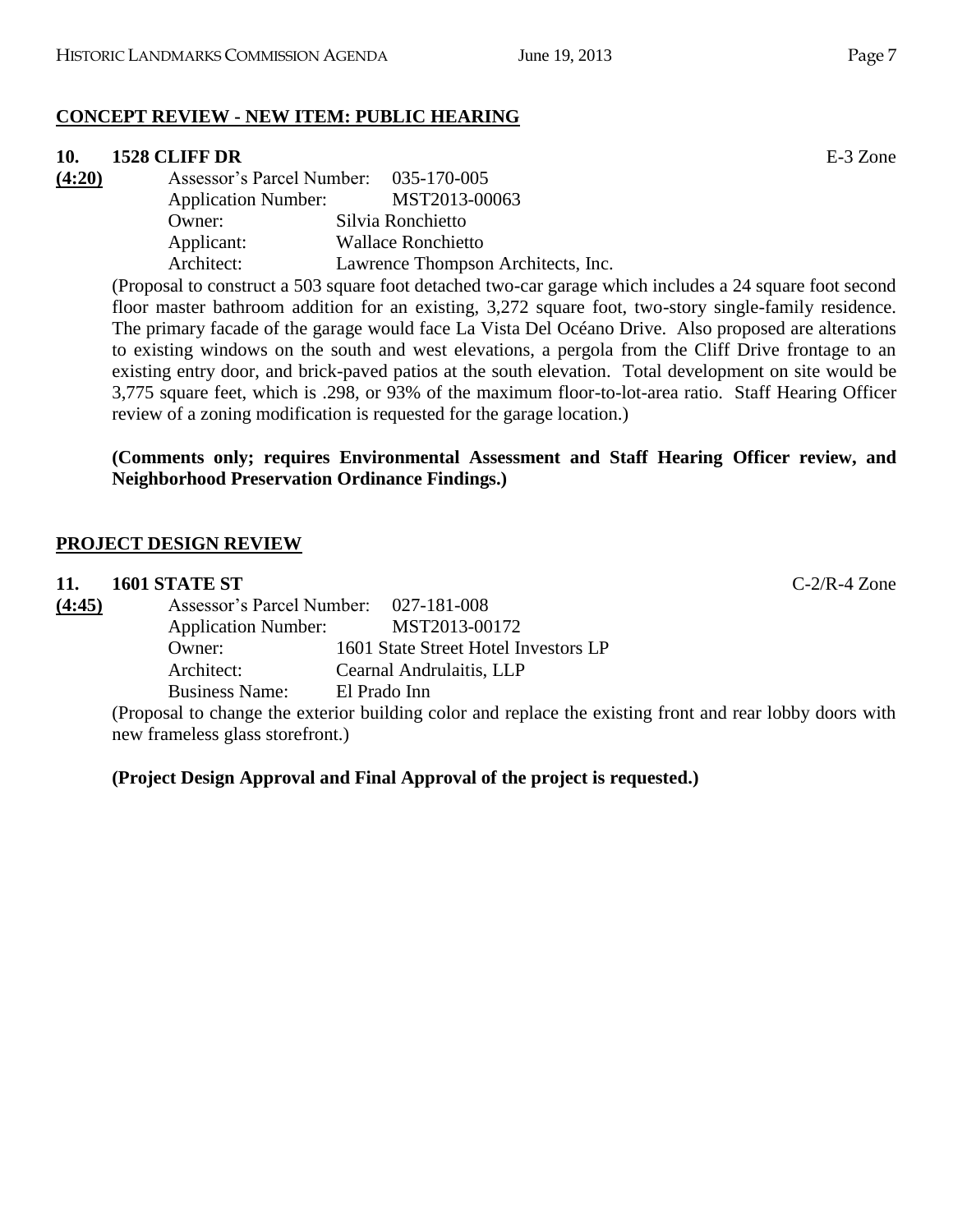## **SIGN PROPOSAL - CONCEPT REVIEW (CONTINUED)**

## **12. 1601 STATE ST** C-2/R-4 Zone

| (5:05) | <b>Assessor's Parcel Number:</b> | 027-181-008                                                        |
|--------|----------------------------------|--------------------------------------------------------------------|
|        | <b>Application Number:</b>       | SGN2013-00076                                                      |
|        | Owner:                           | 1601 State Street Hotel Investors LP                               |
|        | Applicant:                       | Cearnal Andrulaitis                                                |
|        | <b>Business Name:</b>            | La Quinta                                                          |
|        |                                  | (Droposal to replace an evicting 10 square feet monument sign with |

(Proposal to replace an existing 19 square foot monument sign with a new 17.77 square foot monument sign, and two new painted aluminum, non-illuminated signs including a 7.28 square foot wall sign and a 10.66 square foot wall sign. One existing sign of 61.87 square feet will be recessed six feet from its originally-approved location. Two existing signs totaling 24.75 square feet will remain unaltered. Total signage on site will be 122.32 square feet. *Two exceptions are requested:* the first to allow the total signage to exceed the allowable maximum of 90 square feet, and the second to allow the letters of the relocated sign to exceed the allowable 10" maximum letter height. *This building was determined to be worthy of Structure of Merit status*. The linear building frontage is 190 feet. The allowable signage is 90 square feet.)

## **(Second Review. Requires Exception Findings.)**

## **REVIEW AFTER FINAL**

## **13. 1816 STATE ST** C-2/R-1 Zone

| (5:25) | Assessor's Parcel Number:  | 027-032-021         |
|--------|----------------------------|---------------------|
|        | <b>Application Number:</b> | MST2009-00281       |
|        | Owner:                     | Alamar II, LLC      |
|        | Architect:                 | Bryan Murphy        |
|        | <b>Business Name:</b>      | Fiesta Inn & Suites |

(This is a revised project description: Proposal for an addition and exterior alterations to an existing three story commercial building. The proposal includes façade alterations, a 210 square foot lobby addition and 92 square foot entry porch, a tower addition having no new floor area, a 270 square foot storage room addition on the third floor of the building, a new 312 square foot deck, two new patio areas totaling 585 square feet, widening the second floor corridor by 164 square feet, removal of exterior stairs, new wall fountain, and alterations to the existing parking lot. This project received Planning Commission approval. Approval of this project will abate violations outlined in ENF2008-01335.)

**(Comments only: Review After Final of change to front elevation including a 263 square foot lobby expansion and new fountain on the State Street elevation. Requires a Planning Commission Substantial Conformance Determination and compliance with Planning Commission Resolution No. 018-10.)**